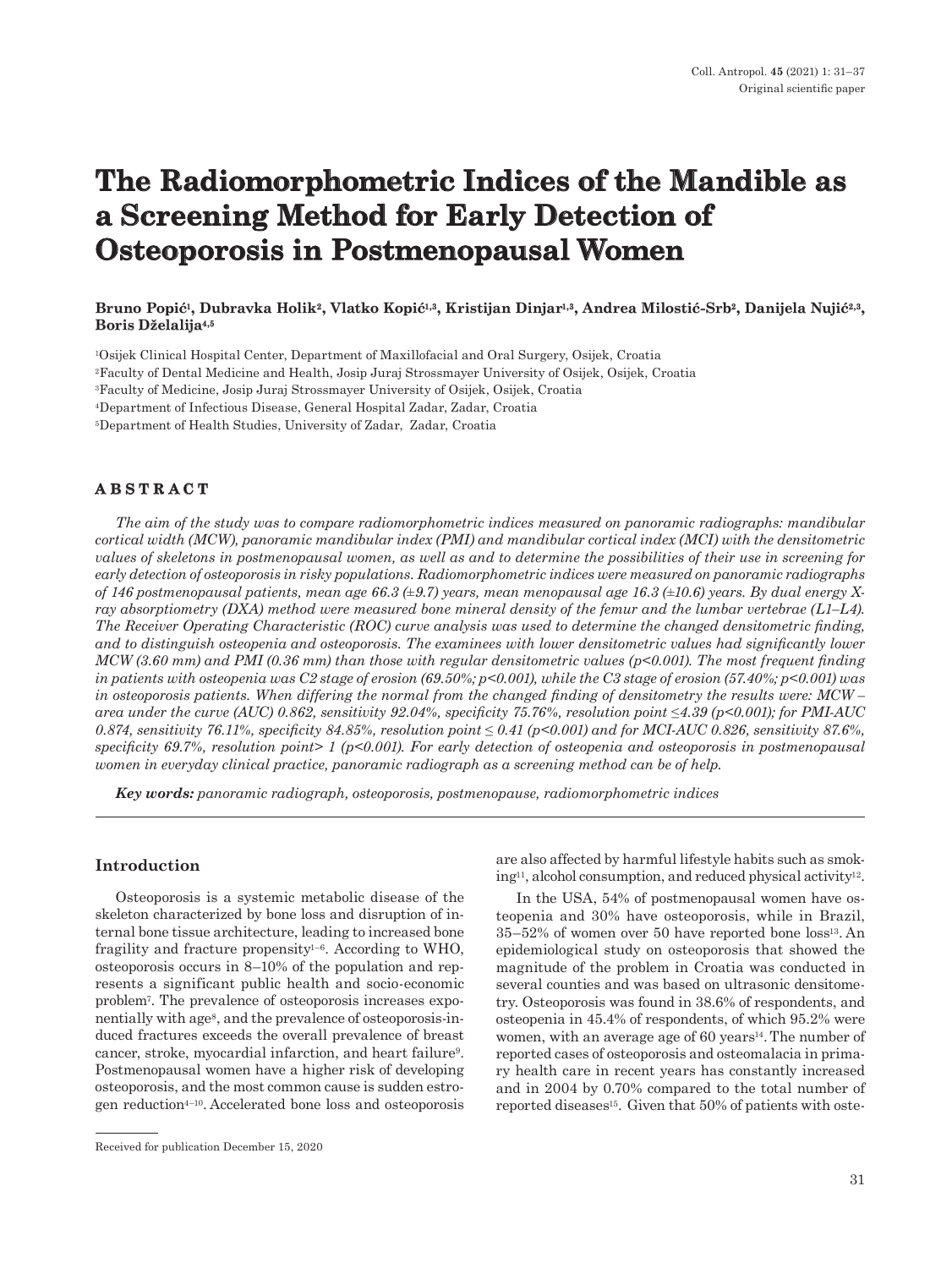oporosis have no clinical symptoms of fracture, until the first spontaneous fracture or a fracture occurs with minimal trauma, it has been also called the silent disease<sup>16</sup>. Fractures most commonly occur in the thoracic and lumbar vertebrae, femoral neck and forearm, and 12–20% of patients with a femoral fracture die within one year due to secondary causes, while 50% of survivors cannot resume a normal life activity<sup>17</sup>. Despite bone densitometry using the DXA method, which has become the gold standard18,19, there are still many at-risk individuals without a diagnosis and adequate treatment<sup>20</sup>. Several studies have confirmed that many women who have had an osteoporotic fracture had not been adequately treated for suspected osteoporosis21. BMD (bone mineral density) testing for at-risk individuals, especially postmenopausal women, is desirable but not available in many countries. Due to the above facts, it is sought to find other diagnostic and screening methods for early detection of osteoporosis and timely treatment<sup>22</sup>. Osteoporosis effects the mandible to the same extent as the rest of the skeleton, reduces bone mass, alters the mandibular structure, especially the lower mandibular cortex16. Based on radiomorphological indices and changes in the lower cortex of the mandible visible on panoramic radiographs, it is possible to identify women with undiagnosed osteoporosis and reference them to bone densitometry to determine the disease. The following overview radiomorphometric indices of the mandible were conspicuously used in the systematic review literature: MCI, MCW and PMI2,4,16,19. Elderly people, including postmenopausal women and women who are at risk for osteoporosis, will be more likely to attend regular dental and dental-surgical examinations (caries, periodontopathic, prosthetic rehabilitation) than to medical institutions for densitometry23. Hence, in the clinics of oral and maxillofacial surgery, as well as in any dental clinics many panoramic radiographs are made on an annual basis. About 10 million panoramic radiographs are recorded in Japan each year, and 17 million in the USA, and these panoramic radiographs may be used for screening individuals at increased risk of osteoporosis<sup>24,25</sup>. Panoramic radiographs can be easily accessed and represent non-invasive screening methods. That can help to diagnose osteoporosis and osteoporotic fractures, the morbidity and mortality of at-risk individuals and the elderly, and indirectly reduce treatment costs. The aim of this study was to compare radiomorphometric indices (MCW, PMI, MCI) with the densitometric values of skeletons in postmenopausal women, as well as and to determine the possibilities of their use in screening for early detection of osteoporosis in risky populations.

#### **Material and Methods**

The study was conducted at the Clinical Hospital Canter Osijek; at the Department of Mandibular and Mouth Surgery, the Department of Radiodiagnosis, and the Clinical Department of Endocrinology and Metabolic Diseases. The examinees participated in the study after signing an informed consent. The response rate was  $97.3\%$   $(146/150)^{26}$ . The study was approved by the Ethics Committee of the Osijek Clinical Hospital and the Ethics Committee of the University of J. J. Strossmayer in Osijek (no. 2158-61-07- 11-23). A total of 150 postmenopausal examinees were enrolled in the study, with a life expectancy of between 40 and 90 years, which was referred to the Clinical Department of Mandibular and Mouth Surgery for dental casuistry. The prerequisite for inclusion in the study was menopause duration of at least one year. Exclusion criteria were existence of metabolic bone diseases, presence of malignancies with bone metastases, destructive lesions of jaw bone, use of drugs that affect bone metabolism, significant disorders of the kidneys or liver, hyperparathyroidism, multiple mixing, leukemia, Paget's disease and existing fractures in time of the densitometry. Of the 150 examinees, four were completely excluded from the study, because they did not perform the predicted examinations. Subjects who met the criteria for inclusion in the study were referred to the Department of Radiodiagnosis to have an orthopantomogram.

An apparatus (Planmeca OY; PM 2002 EC Proline, Finland) was used for the orthopantomogram or panoramic imaging. Medical X-ray orthochromatic film (SANIX ORTHO T1) manufactured by Fotokemika-nova Samobor, Croatia, was used. Female patients were positioned in such a way that the canter of the face followed the perpendicular devices, and the horizontal line (Frankfort plane) being parallel to the base. The obtained orthopantomograms were used to measure radiomorphometric indices using negatoscopes and digital moving scales ProfiScale Precision PS 7215 manufactured by Burg Watcher – Germany. The measurement of the width of the lower cortex of the mandible was done on both sides by drawing a vertical line in the projection of the mental foramen to the line parallel and tangential with the lower edge of the mandible, and the result obtained is the mean of the two measurements. The values of the measured mandibular indices were corrected for the magnification factor of the orthopantomogram (1,25x). Panoramic mandibular index represents the ratio between the thickness of the mandibular cortex and the distance between the lower edge of the mental foramen and the lower edge of the mandible27. The measurements of the panoramic index of the mandible were also done on both sides, and the result is the mean of the two measurements. An assessment of the morphological appearance of the mandibular lower cortex (MCI) was performed, on the examinees by classification into three groups (grade C1–C3) according to the criteria defined by Klemetti and associates<sup>30</sup>. Three stages are distinguished: C1- endoosteal margin of the cortex is even and sharp on both sides, C2- in which initial resorptive changes of the bone structure are visible, which are reflected in semilunar defects with cortical residues, and grade C3- with osteoporotic changes in the sense of distinct bone porosity with a large number of lacunas<sup>28</sup>. The readings of the orthopantomogram were used without insight into the findings of the densitometry performed on the same day as the orthopantomogram or at the latest a week from recording an orthopantomogram. Densitometry was performed at the Clinical Department of Endocri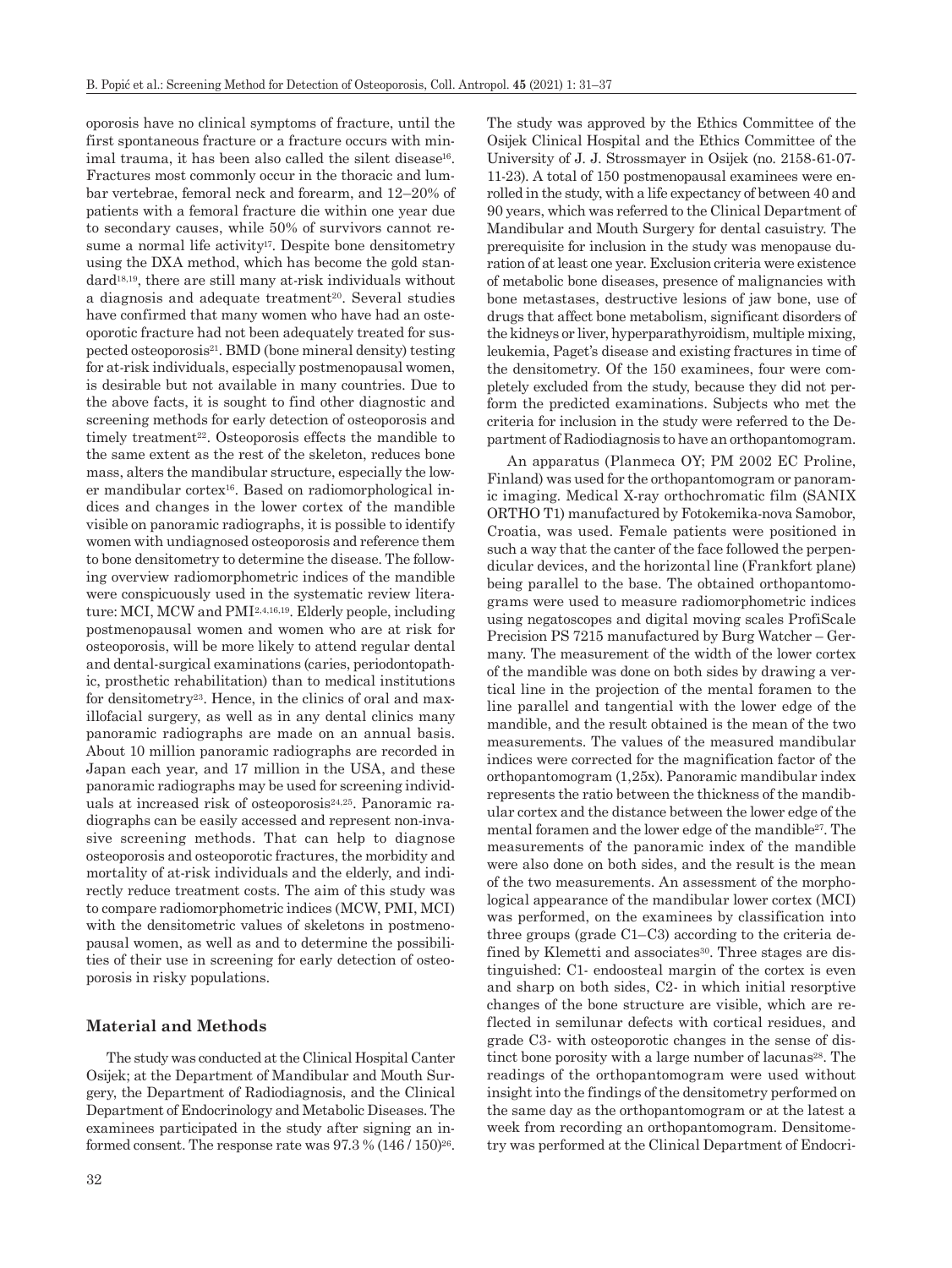nology and Metabolic Diseases of the Internal Clinic at the KBC Osijek by dual-energy x-ray absorption (DXA, double X-ray absorption) in the lumbar spine (L1–L4), and in the femoral neck using a device (DXA, Hologic QDR 4500 A/SL Delphi, Ohio, USA). Densitometry results are expressed as a T-score defined by the World Health Organization as the number of standard deviations above or below the average for a young person of the same sex. Regarding bone density values, normal bone density differs by T-score  $\ge -1$ , osteopenia T-score from  $-1$  to  $-2.5$ , and osteoporosis T-score  $\leq -2.5$ . After the densitometry was done, the examinees were referred for further diagnostic treatment, if it was a case of osteopenia or osteoporosis, with regards to the T-score.

### *Statistical methods*

Descriptive statistical methods were used to describe the frequency distributions of the variables studied. All variables were tested for normality of distribution by the Kolmogorov-Smirnov test and, depending on the result, parametric or non-parametric methods were applied for their further processing. The mean values of continuous variables are expressed by the arithmetic mean and standard deviation for normally distributed variables and the median and range for variables that are not normally distributed. Student's T-test and Mann-Whitney test were used to determine differences between the two independent samples. The  $\chi^2$  test and the Fisher exact test were used to determine differences between the proportions between the two independent samples<sup>29</sup>. Receiver Operating Characteristic (ROC) analysis was applied to determine the optimal border values, area under the curve (AUC), specificity and sensitivity of the investigated parameters in the diagnosis of altered densitometric findings. Significance of differences determined by statistical testing was expressed at p<0.05. The originally written database programs and the Statistica for Windows 2010 statistical package (version 10.0, StatSoft Inc., Tulsa, OK) were used in the data processing.

# **Results**

The study involved 146 patients, with an average age of 66.1  $(\pm 9.7)$  years, ranging from 47 to 88 years. The average duration of menopause was 16.3 (±10.6) years.

According to the findings of densitometry, the patients were initially divided into two groups: the group with normal findings (T-score>–1) and the group of patients with altered findings (osteopenia T-score from–1 to–2.5 and osteoporosis T-score<–2,5). There were 33 (22.60%) patients with normal findings, and 113 (77.40%) with altered. In the group of patients with altered densitometry findings, body mass index (BMI) values were significantly lower (T-test, p<0.001) (Table 1).

Mandibular indices were recorded on the orthopantomograms, with a significantly lower mandibular cortex width and lower values of panoramic mandibular index (Mann Whitney test, p<0.001) in patients with altered findings (Table 2).

| DISTRIBUTION OF PATIENTS BY AGE, DURATION OF MENOPAUSE AND BMI | IN RELATION TO DENSITOMETRY FINDINGS |                 |   |                  |  |  |
|----------------------------------------------------------------|--------------------------------------|-----------------|---|------------------|--|--|
| Parameters                                                     |                                      | Densitometry    |   |                  |  |  |
|                                                                |                                      | Normal findings |   | Altered findings |  |  |
|                                                                |                                      | $MV(SD)*$       | N | $MV(SD)*$        |  |  |

Age (years) 33 65.70 (8.40) 113 66.20 (10.10) 0.785

**TABLE 1**

Menopause duration (years) 33 16.30 (10.60) 113 17.70 (10.80) 0.496 Body mass index (BMI) (kg/m2) 33 32.40 (4.90) 113 28.60 (4.80) <0.001

\*Mean Value (Standard Deviation); †T-test

#### **TABLE 2**

#### MEAN VALUES OF MANDIBULAR INDICES ACCORDING TO DENSITOMETRY FINDINGS

|                                          | Densitometry |                         |  |                                 |         |  |
|------------------------------------------|--------------|-------------------------|--|---------------------------------|---------|--|
| Parameters                               |              | Normal finding          |  | Altered finding                 |         |  |
|                                          | N            | $MV(SD)*$ $N$ $MV(SD)*$ |  |                                 |         |  |
| Mandibular cortical width (MCW) (mm)     | 33           |                         |  | $4.60(0.61)$ $113$ $3.60(0.70)$ | < 0.001 |  |
| Panoramic mandibular index (PMI) (mm) 33 |              | $0.7(0.70)$ 113         |  | 0.36(0.70)                      | < 0.001 |  |

\*Mean Value (Standard Deviation); †Mann Whitney test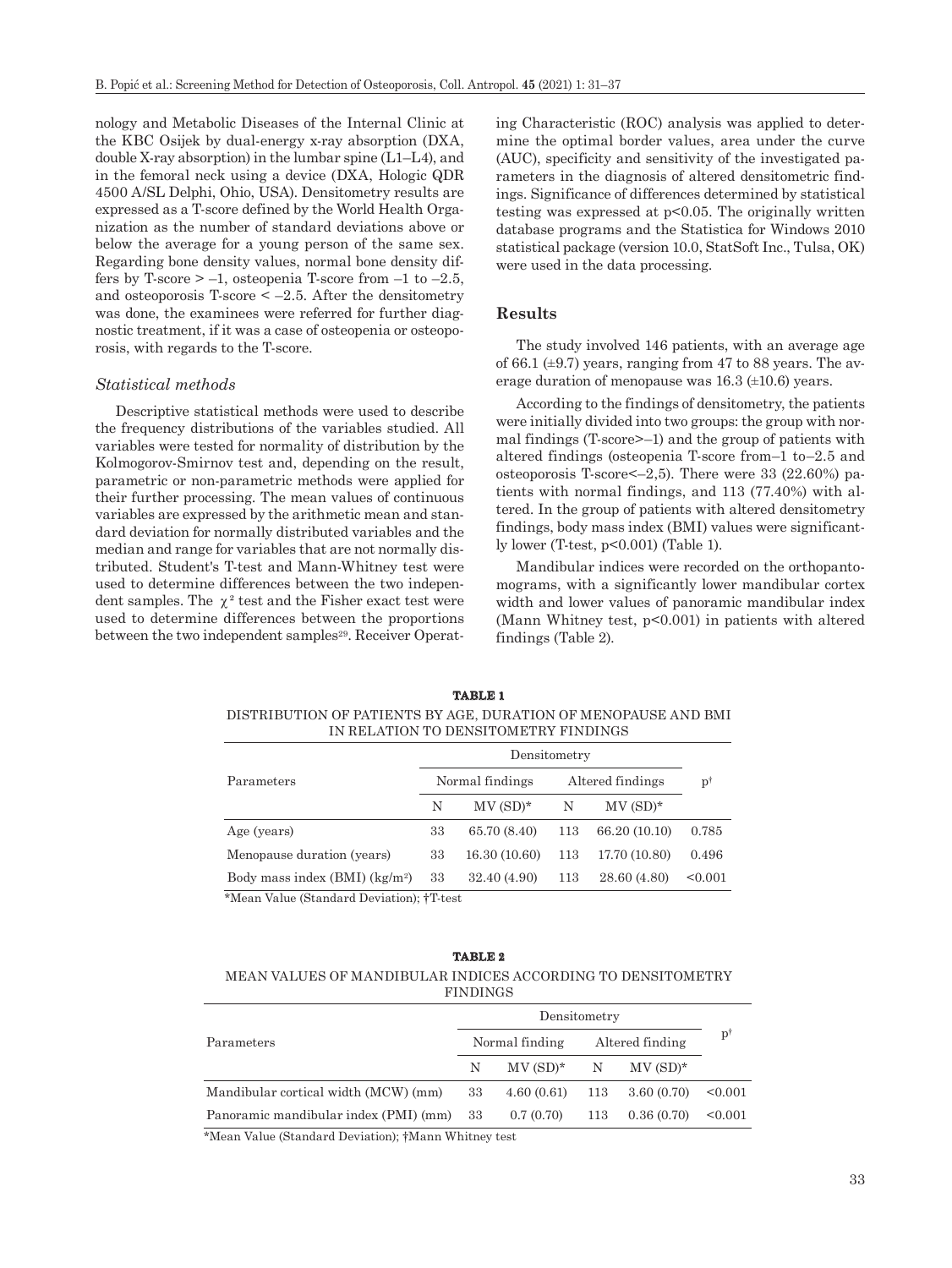Furthermore, a significant difference was observed for the width of the lower mandibular cortex (MCW) and the values of the panoramic index of the mandible (MPI) in patients with altered densitometry. In patients with osteoporosis the thickness of the mandibular cortex was lower and panoramic mandibular indices had lower values than in those with osteopenia (Mann Whitney test, p<0.001) (Table 3).

Given the morphological appearance of the lower cortex of the mandible, most patients had erosion of a C2 degree, 69 (47.30%), while the degree of C3 erosion had 40 (27.40%) patients, and significantly more C3 findings were from the group with altered densitometric findings. The C2 degree erosion (69.50%) was more common in osteopenic patients, while C3 degree (57.40%) was more common in the group with an osteoporotic morphologic appearance of the lower mandible cortex  $(\chi^2 \text{ test}, \text{p} < 0.001)$  (Table 4).

The ROC curves, based on specificity and sensitivity, assessed the values of individual parameters and the differences between the groups of the patients based on the densitometry findings (normal and altered findings). For each group, the cut-point was changed to obtain a ROC curve that objectively determined which value best separated the groups. In this study, as a diagnostic indicator of altered densitometry, the MCW (sensitivity=92.04, specificity=75.76; p<0.001), PMI (sensitivity=76.11, specificity=84.85; p<0.001) and MCI (sensitivity=87.60; specificity=69.70;  $p<0.001$ ) to be significant (Table 5).

#### **Discussion**

The detection of osteoporosis in postmenopausal women should be one of the top priorities, if we wish to reduce the growing number of osteoporotic fractures that are a

#### **TABLE 3** MEAN VALUES OF MANDIBULAR INDICES ACCORDING TO DENSITOMETRY FINDINGS IN A GROUP OF EXAMINEES WITH ALTERED FINDINGS

| Parameters                            |    | Osteopenia |    | Osteoporosis |         |
|---------------------------------------|----|------------|----|--------------|---------|
|                                       | N  | $MV(SD)*$  | N  | $MV(SD)*$    |         |
| Mandibular cortical width (MCW) (mm)  | 59 | 3.92(0.50) | 54 | 3.30(0.70)   | < 0.001 |
| Panoramic mandibular index (PMI) (mm) | 59 | 0.39(0.57) | 54 | 0.33(0.67)   | < 0.001 |
|                                       |    |            |    |              |         |

\*Mean Value (Standard Deviation); †Mann Whitney test

#### **TABLE 4**

DIVISION OF SUBJECTS ACCORDING TO DENSITOMETRY FINDINGS AND DEGREE OF MORPHOLOGICAL APPEARANCE OF THE LOWER CORTEX OF THE MANDIBLE

| Morphological appearance                     |                              |              |              |                     |         |  |
|----------------------------------------------|------------------------------|--------------|--------------|---------------------|---------|--|
| of the lower cortex of the<br>mandible (MCI) | Normal finding<br>Osteopenia |              | Osteoporosis | $N$ $(\%)$<br>Total | $p^*$   |  |
|                                              | N(%)                         | N(%)<br>N(%) |              |                     |         |  |
| C <sub>1</sub> degree                        | 23 (69.70)                   | 10(16.90)    | 4(7.40)      | 37(25.30)           | < 0.001 |  |
| C <sub>2</sub> degree                        | 9(27.30)                     | 41(69.50)    | 19(35.20)    | 69 (47.30)          |         |  |
| C <sub>3</sub> degree                        | 1(3.00)                      | 8 (13.60)    | 31(57.40)    | 40(27.40)           |         |  |
| Total                                        | 33 (100)                     | 59 (100)     | 54 (100)     | 146 (100)           |         |  |
| A                                            |                              |              |              |                     |         |  |

 $*_\gamma$ 

| ROC CURVE VALUES OF THE OBSERVED PARAMETERS                           |                         |             |             |             |         |         |  |
|-----------------------------------------------------------------------|-------------------------|-------------|-------------|-------------|---------|---------|--|
|                                                                       | Area under<br>the curve | 95% CI      | Sensitivity | Specificity | cut off | p       |  |
| Mandibular cortical width (MCW) (mm)                                  | 0.862                   | 0.795-0.913 | 92.04       | 75.76       | <4.39   | < 0.001 |  |
| Panoramic mandibular index (PMI) (mm)                                 | 0.874                   | 0.809-0.923 | 76.11       | 84.85       | < 0.41  | < 0.001 |  |
| Morphological appearance of the lower<br>cortex of the mandible (MCI) | 0.826                   | 0.754-0.883 | 87.60       | 69.70       | >1      | < 0.001 |  |

**TABLE 5**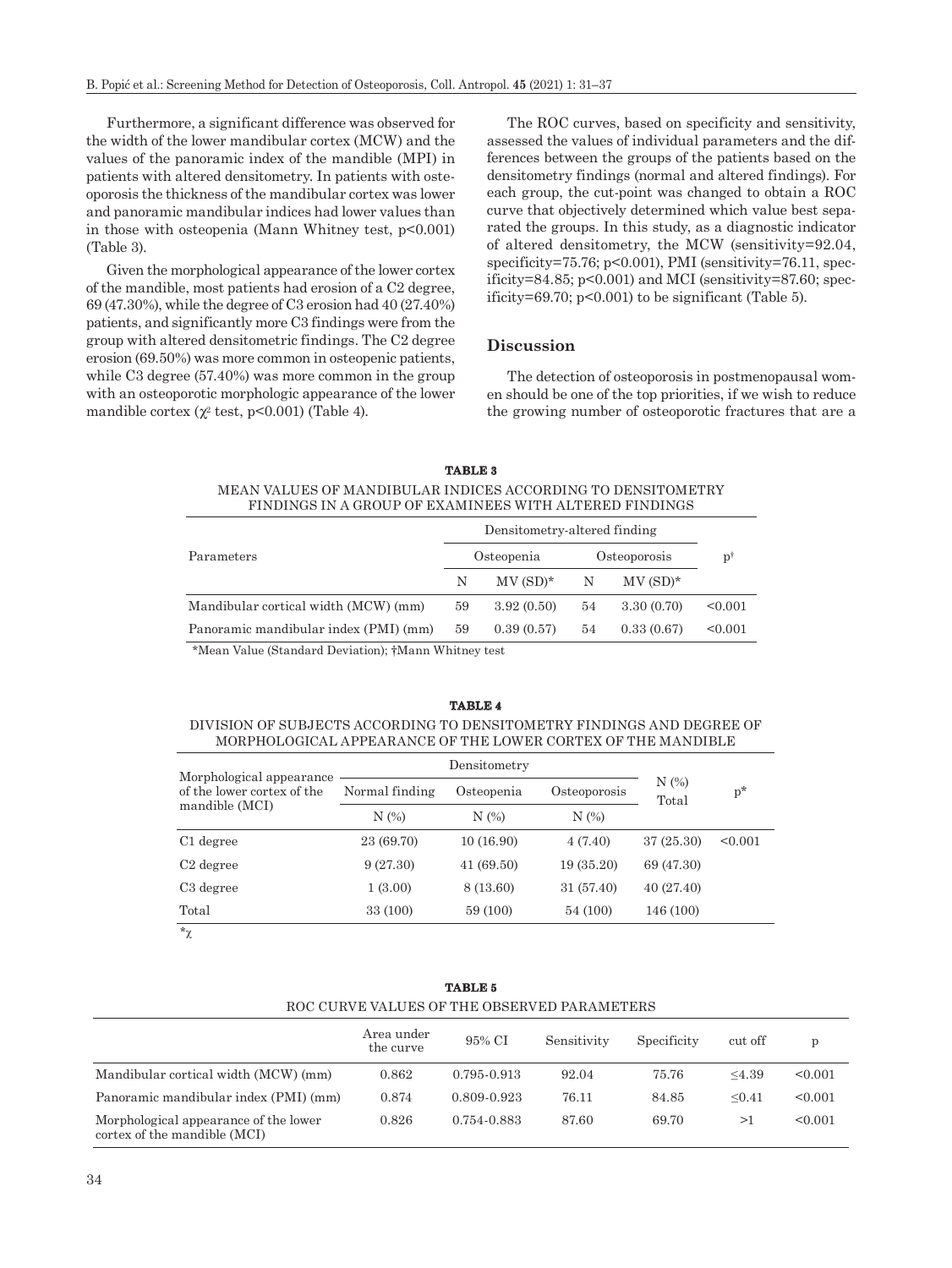major socio-economic problem in developed countries. The most reliable diagnostic method for determining osteoporosis is the measurement of bone mineral density by DXA densitometry, but it is certainly not included in the appropriate screening methods. The prerequisites for a successful screening method for the population are wide availability, non-invasiveness and affordable method prices. The orthopantomogram meets the criteria for successful screening and have great potential in the diagnosis of osteoporosis. The results of our studies, involving 146 patients in the postmenopausal period, showed that, 33 (22.6%) patients had normal densitometry findings, while in 133 (77.4%) the densitometry test was altered towards lower values. Among the patients with altered densitometry, 59 (59.4%) had osteopenia and 54 (40.6%) had osteoporosis. In patients with altered densitometry findings, the values of body mass index 28.6 (kg/m2) were significantly lower, compared to the body mass index 32.4 (kg/ m2) in patients with normal findings, and the results correlate with recent studies done among postmenopausal women in Saudi Arabia.16

Changes in osteoporotic patients also equally affect lower cortex of the mandible.4 Klemetti and associates were the first to determine an association between the MCW and the densitometric findings in menopausal women30. In our study examinees with normal densitometry findings had significantly wider lower cortex of the mandible (4,60 mm) compared to examinees with altered findings (3.60 mm). Based on the MCW, the cut point between examinees with normal and altered densitometry findings was 4.39 mm with a sensitivity of 92.04% and a specificity of 75.56%. The area under the curve for the MCW index was 0.862 (95% CI 0.795-0.913). The MCW index obtained in this study appropriately distinguishes the patients with altered findings from those with a normal densitometry finding, and the MCW index has proven to be an effective screening method for examinees suffering from or being prone to osteoporosis. White and associates in a study conducted in Japan stated that the 4,785 mm mandibular cortex thickness, 83% sensitivity and 43% specificity was an appropriate criterion for distinguishing normal from altered densitometry findings<sup>31</sup>. The European multicentric study of osteoporosis as part of the OSTEODENT project, which included 671 postmenopausal women, concluded that examinees with thinner cortex MCW < 3.0 mm should be referred for further examination as part of the diagnosis of osteoporosis<sup>32</sup>. The results of this study are consistent with the results of recent studies that have confirmed significant differences between MCW indexes of normal and altered densitometry findings, thus highlighting its role in the diagnosis of osteoporosis19, 23, 33, 34.

The Panoramic Mandibular Index is also a quantitative radiomorphometric index in the screening of patients with reduced bone mineral density. In this study, PMI values were found to be significantly different between patients with normal (PMI-0.47) and patients with altered densitometry findings (PMI-0.36). Assessing the diagnostic value of PMI by analyzing the ROC curve with a sensitivity of 76.11% and specificity of 84.85%; and the area under the curve 0.874 (95% CI 0.809-0.923), we concluded that PMI was an effective indicator for distinguishing the patients with normal from the ones with altered densitometry findings.

Several authors in their studies did not find a link between PMI and densitometry findings<sup>35,36</sup>.

Božić and Ihan-Hren in their study show a significant difference in MCW in patients with osteoporosis compared to women with normal densitometry findings, in contrast to PMI who did not show statistically significant among them37. The results obtained by this study are in accordance with recent studies that highlight a significant difference in PMI in healthy, osteopenic and osteoporotic patients4,19,38–40.

Mandibular cortical indices represent qualitative radiomorphometric indices based on the presence of erosion in the lower mandibular cortex. Women with eroded cortex of any degree have higher bone resorption and are at risk for low BMD. Analysis of the results obtained in this study revealed that 109 (74.70%) patients had obvious cortical erosions, while 37 (25.30%) patients had normal lower cortex finding. According to the densitometry findings, there are significant differences between the studied groups compared to the degree of erosion present. Patients with regular densitometry findings, 69.70% of them, typically had a C1 erosion rate, while in the osteopenic group, 69.50% had a C2 degree of erosion, and in the osteoporotic group, a C3 erosion rate of 57.40 % of the patients.

MCI value had sensitivity 87.60%, specificity 69.70%, with area under curves of 0.826 (95% CI 0.754 – 0.883). So, findings of this study indicate that MCI may be a diagnostic indicator for lower densitometric values, or rather lower bone density. Because MCI is a subjective assessment of the morphology of the mandibular lower cortex on panoramic radiographs, repeated interpretation between observations is crucial in evaluating the diagnostic use of this index in clinical practice.

In a European metacentric study, Horner and associates showed a limited value of MCI in the diagnosis of osteoporosis and suggested that only patients with eroded cortex would be triaged in dental offices about the high likelihood of osteoporosis<sup>41</sup>. Several authors did not confirm an important difference in MCI values in patients with normal densitometry findings and the ones with osteoporosis42,43. On contrary to the stated and in sync with the results from this study, several recent studies conducted in India, Korea, Brazil, and Saudi Arabia found that postmenopausal women with severe erosion of the lower cortex of the mandible have osteopenia or osteoporosis8,13,38,44.

#### **Conclusion**

Analyzing the ROC curve of the diagnostic values of individual radiomorphometric indexes of the mandible, we conclude that the panoramic indices of the mandible (AUC value 0.874), the width of the lower cortex of the mandible (AUC value 0.862) and the mandibular cortical index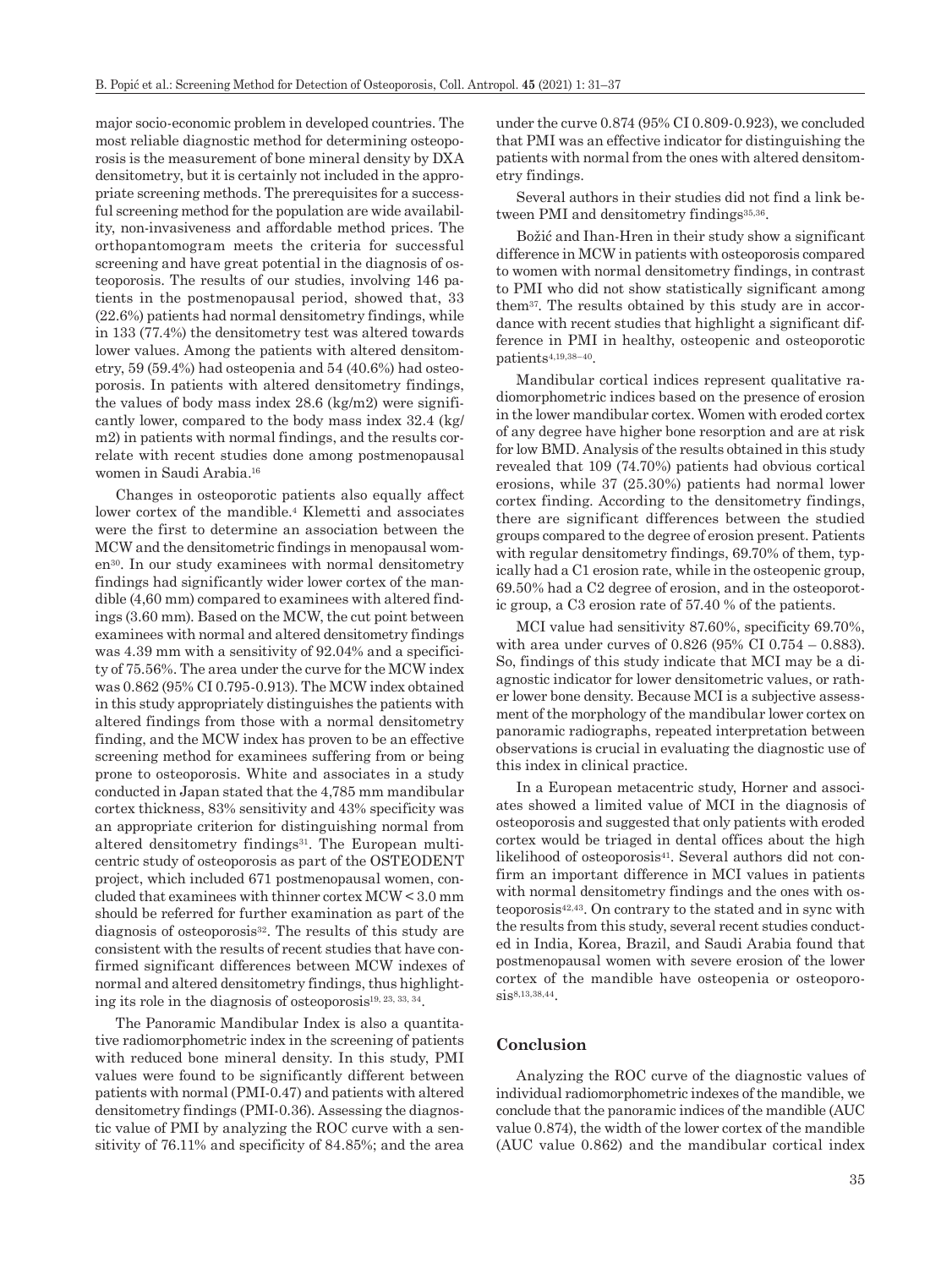(AUC value 0.826) are appropriate diagnostic indicators for distinguishing patients with normal densitometric findings from the ones with osteopenia and osteoporosis. Based on the results obtained, orthopantomograms and radiomorphometric indices as screening methods in everyday clinical practice may be helpful for early detection of osteopenia and osteoporosis in postmenopausal women. With personalized approach, dental doctors, maxillofacial

**REFERENCES**

1. ZORIČIĆ CVEK S, Medicina Fluminensis 44 (2008) 235. — 2. DAMILAKIS J, VLASIADIS K, Phys Med, 1 (2011) 39. doi: 10.1016/j. ejmp.2010.03.002 — 3. TAGUCHI A, Japanese Dental Science Review, 45 (2009) 109. doi:10.1016/j.jdsr.2009.05.001. — 4. NEMATI S, KAJAN ZD, SABERI BV, EFRANI MH, J Oral Maxilofac Radiol, 4 (2016) 23. doi: 10.4103/2321-3841.183820. — 5. [KOLTE RA](https://www.ncbi.nlm.nih.gov/pubmed/?PARAMS=xik_3dKYu4pcDDSCQzPxtuRASWMKFDyXAk39MMVa6mJfam7k6HYSa2ioYKzLP23cPKoWqWny2sQtXG9FxBUskpHacFJ2X3uEHWcBx3jeyCtw5nE1yV), [KOLTE AP,](https://www.ncbi.nlm.nih.gov/pubmed/?PARAMS=xik_3dKYu4pcDDSCQzPxtuRASWJ1K67aNCyediN5d5YWfXYstGFcm3RpsaxKCxkrHTH4nujJSUykLWMH9nU44V15ZMaagPkeBj5sCGeS1yTNaRqman) [POTEY AM](https://www.ncbi.nlm.nih.gov/pubmed/?PARAMS=xik_3guoTPPGVuoU8ajnhGvv1snErY5fGmw1c5ALumdiwEMbrnChEtQyW9wscbuw7G25CyeUPpMf5rtJ3MAmZAZ8eau3DKjsUH1W7ucgpTrpjeYqmF), [J](https://www.ncbi.nlm.nih.gov/pubmed/29551864)  [Indian Soc Periodontol](https://www.ncbi.nlm.nih.gov/pubmed/29551864), 21 (2017) 461. doi: 10.4103/jisp.jisp\_238\_17. — 6. [GRGIĆ O](https://www.ncbi.nlm.nih.gov/pubmed/?PARAMS=xik_AhEFvp8GaoacJdTZs21n2JiZZBeLpgXdUpFmmESvxsy7d8E7V5UHjyi4ZQxgiGi8vgQX9zb4Ju3CfvCrMvqPwCCHgmgXBTp3TzgZDFU6aEqBk), [KOVAČEV-ZAVIŠIĆ B](https://www.ncbi.nlm.nih.gov/pubmed/?PARAMS=xik_7aWzi88Bi3Dsx1dkbHhpzDruG9NaWqgxsh2N52agvaqtzxuMJXZF9pddFBQV6FRCFU3F8bnaW5QHHY3ByHQUA7t8BT5kCjLbD6aSUWavEsi2KZsEfXwJHJWo3XFkMJ4QuhY) , [VELJOVIĆ T](https://www.ncbi.nlm.nih.gov/pubmed/?PARAMS=xik_3VGMaKFVUeGhTTmMj4kgTyksjWHJeFZzeV5LwfbsjPeq6xpkbnXUowqqAp8Qp2Bdq2Uj6wPjjAW2NcEkFCRqh1tMdXFLZR6qdn2fD99fPEzJjF), [NOVAKOVIĆ-PARO J](https://www.ncbi.nlm.nih.gov/pubmed/?PARAMS=xik_2QBp6JCoY6nqe53GmZhPHbcZTMegSukXa4gok534EoiCC7yXBafonssKGHP92yQJ33eSSANCJSr2vxBD37TqMPvHaVYjJFueE1qh7jPHwxN6UUWFPFZYq5h5RADbyRmJ6h8R), [MARAVIĆ T](https://www.ncbi.nlm.nih.gov/pubmed/?PARAMS=xik_6b8FWNaDVHrx78SCbyythmVVrqeJcQGuHV47BbkrG13h2LiUC1wp2fL5zgi4oUj555BJkXzmg9wsaSzoSBCJdyXbB3Fqt5SCBytonh4zB5jiy), [BAJKIN B](https://www.ncbi.nlm.nih.gov/pubmed/?PARAMS=xik_3SftcZ8gudT6UfMtGNs6Zipz4EQJouFtyJJEJb4zhCWuzkGFHzFQAfWQjqQdSyRDuADTxkQ5ytcA3gyuRmUNeuueUbyyrQdUFTvM1UmFWJhHAn), [Clin Oral Investig](https://www.ncbi.nlm.nih.gov/pubmed/?PARAMS=xik_Dh8s37QHi372RrM5UfrA5kXDQHKuWDVJJh8bdJbq7uUMZHk7W3MYc4Vw48P13pHaDXqAZinMiMvune7BEK5m9W1dQq5t3DNhYJ8BTG9SzQcYXjY1q4bwU9sg5EtQo2atNwJuj5KZ89M4fQresKSiQWcMfPUS4wziYyhkCVvWovZsJ3KjUnmTtaA5YZcY4YeMhi8vP), 21, (2017) 151. doi: [10.1007/](https://doi.org/10.1007/s00784-016-1767-6) [s00784-016-1767-6.](https://doi.org/10.1007/s00784-016-1767-6) — 7. ŠIMIĆ P, GILJEVIĆ Z, ŠIMUNIĆ V, VUKIČEVIĆ S, KORŠIĆ M, Arh Hig Rada Toksikol, 58, (2007) 55. doi: 10.2478/v10004-007-0009-3. — 8. [MUNHOZ L](https://www.ncbi.nlm.nih.gov/pubmed/?PARAMS=xik_2eeQAyzjN55jcnDwNBcchPxmiNvNF2SkVby7Qm4Y8e23R2LPFdaPnGmNkcnp2ASb7T3h25B8yRQ1SGjbqkEcMjVYWuQkRm93mS4RZt8Mw6Tuu2), [AOKI EM,](https://www.ncbi.nlm.nih.gov/pubmed/?PARAMS=xik_eHRgbRiiQ3dDnACBSe4EjBUPeBbdxNmkKYcncwWkmLUjD9QM9xKTwiQs8Z6qxFZyRGuTo4zqKw9egXxTARKwHJQ6bvbiUBxpj6tjZfJqmuNtE) [CORTES](https://www.ncbi.nlm.nih.gov/pubmed/?PARAMS=xik_29p1jxUwhDwuipMyH8xLpQarF1FXuQ6ni94oM3bEuqgi1pTUc87ZPD7xEPTbTWqpD1GEKvvMg1qyHvjrDw1vyUw7Qwz1sW4CLgPUByT5sPoEt)  [ARG,](https://www.ncbi.nlm.nih.gov/pubmed/?PARAMS=xik_29p1jxUwhDwuipMyH8xLpQarF1FXuQ6ni94oM3bEuqgi1pTUc87ZPD7xEPTbTWqpD1GEKvvMg1qyHvjrDw1vyUw7Qwz1sW4CLgPUByT5sPoEt) [DE FREITAS CF,](https://www.ncbi.nlm.nih.gov/pubmed/?PARAMS=xik_2eMmdkPLKiwSPHec7YvVZq4G9G5nTqfGWfpsFAFLtbyedyUsUnieAbAfy9BDQLBPJNfPVrM13W7DYT41Gqi77vMT2EypsYEGgghCTzjQgonA8g) [ARITA ES,](https://www.ncbi.nlm.nih.gov/pubmed/?PARAMS=xik_6FmVH3nUB6csRYbswGF44qqbvmUt3f4nLa2Rb7mhuwMs5MtkwBro3ShprxX5DgyjiS5NDmDKTwPxEoTwKGufFpBf8wgY6Gi7Qz3BjaJEj57AH) Gerodontology, 35 (2018) 101. doi: 10.1111/ger.12322. — 9. BARABA DEKANIĆ K, CRNČEVIĆ-ORLIĆ Ž, PERŠIĆ M, Medicina Fluminensis, 49 (2013) 4. — 10. KARASIK D, Hum Genet, 124 (2008) 349. doi 10.1007/s00439-008-0559-8. — 11. [KANIS](https://pubmed.ncbi.nlm.nih.gov/?term=Kanis+JA&cauthor_id=15175845) JA, [JOHNELL](https://pubmed.ncbi.nlm.nih.gov/?term=Johnell+O&cauthor_id=15175845) O, [ODEN](https://pubmed.ncbi.nlm.nih.gov/?term=Oden+A&cauthor_id=15175845) A, [JOHANSSON](https://pubmed.ncbi.nlm.nih.gov/?term=Johansson+H&cauthor_id=15175845) H, [DE LAET](https://pubmed.ncbi.nlm.nih.gov/?term=De+Laet+C&cauthor_id=15175845) C[, EISMAN](https://pubmed.ncbi.nlm.nih.gov/?term=Eisman+JA&cauthor_id=15175845) JA, [FUJIWARA](https://pubmed.ncbi.nlm.nih.gov/?term=Fujiwara+S&cauthor_id=15175845) S, [KROGER](https://pubmed.ncbi.nlm.nih.gov/?term=Kroger+H&cauthor_id=15175845) H[, MCCLOSKEY](https://pubmed.ncbi.nlm.nih.gov/?term=McCloskey+EV&cauthor_id=15175845) EV, [MELLSTROM](https://pubmed.ncbi.nlm.nih.gov/?term=Mellstrom+D&cauthor_id=15175845) D, [MELTON](https://pubmed.ncbi.nlm.nih.gov/?term=Melton+LJ&cauthor_id=15175845) LJ, [POLS](https://pubmed.ncbi.nlm.nih.gov/?term=Pols+H&cauthor_id=15175845) H[, REEVE](https://pubmed.ncbi.nlm.nih.gov/?term=Reeve+J&cauthor_id=15175845) J, [SILMAN](https://pubmed.ncbi.nlm.nih.gov/?term=Silman+A&cauthor_id=15175845) A, [TENENHOUSE](https://pubmed.ncbi.nlm.nih.gov/?term=Tenenhouse+A&cauthor_id=15175845) A, Osteoporos Int, 16 (2005) 155. doi: 10.1007/s00439-008-0559-8. — 12. [KANIS](https://pubmed.ncbi.nlm.nih.gov/?term=Kanis+JA&cauthor_id=15455194) JA , [JOHANSSON](https://pubmed.ncbi.nlm.nih.gov/?term=Johansson+H&cauthor_id=15455194) H, [JOHNELL](https://pubmed.ncbi.nlm.nih.gov/?term=Johnell+O&cauthor_id=15455194) O[, ODEN](https://pubmed.ncbi.nlm.nih.gov/?term=Oden+A&cauthor_id=15455194) A, [DE LAET](https://pubmed.ncbi.nlm.nih.gov/?term=De+Laet+C&cauthor_id=15455194) C, [EISMAN](https://pubmed.ncbi.nlm.nih.gov/?term=Eisman+JA&cauthor_id=15455194) JA, [POLS](https://pubmed.ncbi.nlm.nih.gov/?term=Pols+H&cauthor_id=15455194) H, [TENENHOUSE](https://pubmed.ncbi.nlm.nih.gov/?term=Tenenhouse+A&cauthor_id=15455194) A, Osteoporos Int, 16 (2005) 737. doi: [10.1007/](https://doi.org/10.1007/s00198-004-1640-3) [s00198-004-1640-3.](https://doi.org/10.1007/s00198-004-1640-3) — 13. [CARMO JZB](https://www.ncbi.nlm.nih.gov/pubmed/?PARAMS=xik_RRxxQDChDvREQ22XaMTEVtex2N9hr1xcLCUrX4egcbFt3DgNuLHHaBTL7GFxmoXFyjXgQX6or8HBn9jNPbsZw2D6ir4tY7BK3NV4MheEE2GD6), [MEDEIROS SF,](https://www.ncbi.nlm.nih.gov/pubmed/?PARAMS=xik_2peVe2WiuXp7nhSsZjsePZjHaKexHX8oD3DauddqLZmuALChob9Y6CHcJnZX14L7PKybz6X3MdVjTZzVixMKzXbq2mMHYtQkRragGMukD3cfPh) [Rev Bras Gine](https://www.ncbi.nlm.nih.gov/pubmed/?PARAMS=xik_5CSTMTLCoHXh2yghaJqiYfu7ZRsxfm3rYjC1dbmkHzmU8UBMZvuUhRHfDhv1G6avsVYZgQssccLow1QsBweCR3YJycoKPMu43AaB5856b4Xa9QKDyYcc9ZPFj9qd8VJtSXY3DoVZRv2VuKY9MRtugZo7Yh5QZFTRD5jh2dT5H47p74m)[col Obstet](https://www.ncbi.nlm.nih.gov/pubmed/?PARAMS=xik_5CSTMTLCoHXh2yghaJqiYfu7ZRsxfm3rYjC1dbmkHzmU8UBMZvuUhRHfDhv1G6avsVYZgQssccLow1QsBweCR3YJycoKPMu43AaB5856b4Xa9QKDyYcc9ZPFj9qd8VJtSXY3DoVZRv2VuKY9MRtugZo7Yh5QZFTRD5jh2dT5H47p74m), 39 (2017) 663. [doi:10.1055/s-0037-1606622](https://doi.org/10.1055/s-0037-1606622). — 14. KORŠIĆ M, Meducus 14 (2005) 237. — 15. CVIJETIĆ S, GRAZIO S, KAŠTELAN D, KORŠIĆ M, Liječnički Vjesnik, 128 (2006) 261. — 16. [BALTO](https://www.ncbi.nlm.nih.gov/pubmed/?term=Balto KA%5BAuthor%5D&cauthor=true&cauthor_uid=30237996) KA[, GO-](https://www.ncbi.nlm.nih.gov/pubmed/?term=Gomaa MM%5BAuthor%5D&cauthor=true&cauthor_uid=30237996)[MAA](https://www.ncbi.nlm.nih.gov/pubmed/?term=Gomaa MM%5BAuthor%5D&cauthor=true&cauthor_uid=30237996) MM[, FETEIH](https://www.ncbi.nlm.nih.gov/pubmed/?term=Feteih RM%5BAuthor%5D&cauthor=true&cauthor_uid=30237996) RM[, ALAMOUDI](https://www.ncbi.nlm.nih.gov/pubmed/?term=AlAmoudi NM%5BAuthor%5D&cauthor=true&cauthor_uid=30237996) NM, [ELSAMANOUDY](https://www.ncbi.nlm.nih.gov/pubmed/?term=Elsamanoudy AZ%5BAuthor%5D&cauthor=true&cauthor_uid=30237996) AZ[, HAS-](https://www.ncbi.nlm.nih.gov/pubmed/?term=Hassanien MA%5BAuthor%5D&cauthor=true&cauthor_uid=30237996)[SANIEN](https://www.ncbi.nlm.nih.gov/pubmed/?term=Hassanien MA%5BAuthor%5D&cauthor=true&cauthor_uid=30237996) MA, ARDAWI MSM, [J Bone Metab](https://www.ncbi.nlm.nih.gov/pubmed/?PARAMS=xik_a8pd7wUurGh6NFbmpkRTZ3uHfBhqf6MeEECk4SxdPiNTG3XkxqY3jgGE738m1fHSwGn6Lce5Mgt1JuAKikDypXaavz3fAwARbKck5vcYEWsddVMLbWPBg7bW3aYcn1jnTiGBmaJDkbnXKQ5RYqWP8Dd5S), 25 (2018) 165. doi: [10.11005/](https://doi.org/10.11005/jbm.2018.25.3.165) [jbm.2018.25.3.165.](https://doi.org/10.11005/jbm.2018.25.3.165) — 17. [VLASIADIS](https://pubmed.ncbi.nlm.nih.gov/?term=Vlasiadis+KZ&cauthor_id=18342460) KZ[, DAMILAKIS](https://pubmed.ncbi.nlm.nih.gov/?term=Damilakis+J&cauthor_id=18342460) J[, VELEGRAKIS](https://pubmed.ncbi.nlm.nih.gov/?term=Velegrakis+GA&cauthor_id=18342460) GA, [SKOUTERIS](https://pubmed.ncbi.nlm.nih.gov/?term=Skouteris+CA&cauthor_id=18342460) CA[, FRAGOULI](https://pubmed.ncbi.nlm.nih.gov/?term=Fragouli+I&cauthor_id=18342460) I[, GOUMENOU](https://pubmed.ncbi.nlm.nih.gov/?term=Goumenou+A&cauthor_id=18342460) A[, MATALLIO-](https://pubmed.ncbi.nlm.nih.gov/?term=Matalliotakis+J&cauthor_id=18342460)[TAKIS](https://pubmed.ncbi.nlm.nih.gov/?term=Matalliotakis+J&cauthor_id=18342460) J[, KOUMANTAKIS](https://pubmed.ncbi.nlm.nih.gov/?term=Koumantakis+EE&cauthor_id=18342460) EE, Maturitas, 59 (2008) 226. doi: [10.1016/j.](https://doi.org/10.1016/j.maturitas.2008.01.006) [maturitas.2008.01.006.](https://doi.org/10.1016/j.maturitas.2008.01.006) — 18. [BAJORIA AA,](https://www.ncbi.nlm.nih.gov/pubmed/?PARAMS=xik_3SftcZ8gudT6UfMtGNs6Zis2WZ16XXypkkYc84ZVEeB7PLV2T1JeLDdrvi42zZ6ByrW5wKHnVMazs4FLMtVWawYMQDnPBPuFgsmx9xW4ShNwb6) [ML A,](https://www.ncbi.nlm.nih.gov/pubmed/?PARAMS=xik_5CPeAC4qCUkeby7TcuAURcrEnAspA4jkTFQrKZRdsYEMjwzFJfSjs5zqbUEYiM2QaHZmn3n1zLyYaQTyrB1UBj2B) [KAMATH G](https://www.ncbi.nlm.nih.gov/pubmed/?PARAMS=xik_fhgW8niRsSCaoitEseuP4j4GSSRPbqwvHDmJ9uW65B65VmFLnEX8d37zjhYVm3tCzD2s2hQZhhQTaWXQcaLedE1LePAN7JGgU8heT9vsEkkc8), [BAB-](https://www.ncbi.nlm.nih.gov/pubmed/?PARAMS=xik_3UMLQk2yPshq8LEQBqjmwHEtzWFPw9iAn2ppu9CB8nymJs5LGFQCo83ssaszYyhxnNshwnanLdoigJeB22gfKbSCRPX3bYsV243cQkn3oskroH)[SHET M,](https://www.ncbi.nlm.nih.gov/pubmed/?PARAMS=xik_3UMLQk2yPshq8LEQBqjmwHEtzWFPw9iAn2ppu9CB8nymJs5LGFQCo83ssaszYyhxnNshwnanLdoigJeB22gfKbSCRPX3bYsV243cQkn3oskroH) [PATIL P](https://www.ncbi.nlm.nih.gov/pubmed/?PARAMS=xik_2XQzqsR8rxPT3wg7FQ24gZJNaHcgsfvRRkpiAN59ytQnE7DAQmfC1tSuMCeaKh6gw4He4b2GPMgA13yF7qVV256FxnYvNjeL4gvWisguLG8kWW), [SUKHIJA P](https://www.ncbi.nlm.nih.gov/pubmed/?PARAMS=xik_L4hGXV6Hzv64CbssB7T8Ezp5uHWupTMh6x5nMrNXyAfykbzjkWtt9AUH4uSGUdVPvnPFbH8L4DaeZ8aNncUP5dcnyTK8dmELEqFgiBe9drgQ5), [Open Dent J](https://www.ncbi.nlm.nih.gov/pubmed/?PARAMS=xik_7nbT2XhYC5kA8EkViCB7vGbUq46ZS2dko4pod8nrWbeQkhSnksjAStdU7qQHPda38T), 9 (2015) 303. doi: [10.2174/1874210601509010303.](https://doi.org/10.2174/1874210601509010303) — 19. [GROCHOLEWICZ](javascript:;) K, [JANISZE-](https://www.ncbi.nlm.nih.gov/pubmed/?PARAMS=xik_5Y6CyeU8NYd5ZPGRijTVau9w9Qev634ZHZJecHzygdnRV2dWZwBjbxL1jpTjingK1orB4UX4PcxVeqv4c3wu6Y2MbV988j8FyTkzntnLnvkg3EFwN5VzXWWm7dN72Ssnm5t)[WSKA-OLSZOWSKA J,](https://www.ncbi.nlm.nih.gov/pubmed/?PARAMS=xik_5Y6CyeU8NYd5ZPGRijTVau9w9Qev634ZHZJecHzygdnRV2dWZwBjbxL1jpTjingK1orB4UX4PcxVeqv4c3wu6Y2MbV988j8FyTkzntnLnvkg3EFwN5VzXWWm7dN72Ssnm5t) [ANIKO-WŁODARCZYK M](https://www.ncbi.nlm.nih.gov/pubmed/?PARAMS=xik_aPhQfBbjCFUYfSbchg3TzcpRQqyaGSMR3oQvnphzBhgCDkL2wvV4qiHpq7PxTpsrzk4MwcLtW2KBbVes8oTygsekE33yoHnouV9ZTeGXN7m9xffSqJ1ob53veAEYqx7HcwK), AN-IKO-WŁODARCZYK M, PREUSS O, TRYBEK G, SOBOLEWSKA E, LIPSKI M, [BMC Oral Health,](https://www.ncbi.nlm.nih.gov/pubmed/?PARAMS=xik_6nj6HzZ9UecgZxcwjmxMkgcZ9wnex3173jEqyjYrqdcBz6KUkaP7YgCH4UeC9NouCUi6PZGtfMnhtcqwLdiZJDaVCQ6BxZEzr3sH1T1G9sY7AggkGcNHaSS6bZGjzTrCtMeHuj1te9StbVFJ5oH9Hnks5CVApuSKbv6V6ZXfKttaumN) 18 (2018) 127. doi: 10.1186/s12903-018- 0593-4. — 20. DAMILAKIS J, MARIS TG, KARANTANAS AH, Eur Radiol, 17 (2007) 1591. doi: 10.1007/s00330-006-0511-z. — 21. MERTENS P, MACHANN J, MUELLER-BIERL B, STEIDLE G, BELLEMANN ME, SCHICK F, Med Phys, 35 (2008)1777. doi: [10.1118/1.2896079](https://doi.org/10.1118/1.2896079). — 22. FOL-KESSON J, KRUG R, GOLDENSTEIN J, ISSEVER AS, FANG C, LINK TM, [MAJUMDAR](https://pubmed.ncbi.nlm.nih.gov/?term=Majumdar+S&cauthor_id=19472635) S, Med Phys, 36 (2009) 1267. doi: [10.1118/1.3097281.](https://doi.org/10.1118/1.3097281) — 23. [MURAMATSU C](https://www.ncbi.nlm.nih.gov/pubmed/?PARAMS=xik_2ZsjGFjPxbqEpChi4RqiBp7FbxpVkrzkyvGMHVCzf5LF1up5P1WkmpHchhrSpgweSHzhBzCdbwrMY686qrEv8H6DHNcJka4AFLVRyveR8mXm13), [HORIBA K](https://www.ncbi.nlm.nih.gov/pubmed/?PARAMS=xik_JJGJ6TQxnkvrTZ877t1PP2TSyAr7kvGZdaYR9WrncELuNmP4ejZo5LrQw5eehqrnWeYTCHspxSDG4QhZSt54W1ajpNGAGYHBDRUMQmjg51ZL5), [HAYASHI T](https://www.ncbi.nlm.nih.gov/pubmed/?PARAMS=xik_37sagTxo3G94V5SHDnYuwofkKd5iQStcAaud2SLbhnJcGRhHR5mKm69zCXinTgmbuoeCsPJan3HXXfmRGfizb9vR92ErvowS35T8PLgV91Q8Pj), [FUKUI T](https://www.ncbi.nlm.nih.gov/pubmed/?PARAMS=xik_5cvfxf1K8g6418MFXWmGkZuQV2ABUV3g5Jkq32vdKnfhJCJB4MtpYEahMkPoLurtjYd2kTJpWJHfHKYmnLKf8saDeLzuTcKAnqdDou7bzvS59), [HARA T,](https://www.ncbi.nlm.nih.gov/pubmed/?PARAMS=xik_2C6GdzDKzhVfgvyuH3xQe7HMQAkhfok1txQCLqeGcyJCodwJZ6MJAwP6pUATidUoMfatxKYNhEcSzhpKokrcwcQnxyfhgrnT8uN53DYajkjCjz) [KATSUMATA](https://pubmed.ncbi.nlm.nih.gov/?term=Katsumata+A&cauthor_id=27289239) A, [FUJITA](https://pubmed.ncbi.nlm.nih.gov/?term=Fujita+H&cauthor_id=27289239) H, [Int J Comput Assist Radiol Surg](https://www.ncbi.nlm.nih.gov/pubmed/27289239), 11 (2016) 2021. doi: [10.1007/s11548-016-1438-8.](https://doi.org/10.1007/s11548-016-1438-8) — 24. SHIMANO T, SUZUKI Y,

and oral surgeons can play an important role in early diagnosis of osteopenia/osteoporosis and refer patients timely for further diagnostic analysis and treatment.

**Funding:** This research did not receive any specific grant from funding agencies in the public, commercial, or not-for-profit sectors**.**

**Conflicts of Interest:** The authors declare no conflict of interest

SASAKI T, Dent Radiol, 42 (2002) 9. — 25. AMERICAN DENTAL AS-SOCIATION SURVEY CENTER, 2000 survey of dental practice: characteristics of dentists in private practice and their patients American Dental Association (2000). Available from: [https://success.ada.org/en/prac](https://success.ada.org/en/practice-management/survey-of-dental-practice)[tice-management/survey-of-dental-practice](https://success.ada.org/en/practice-management/survey-of-dental-practice). — 26. KOLČIĆ I, BILOGLAV Z, Presječno istraživanje. In: KOLČIĆ I, VORKO-JOVIĆ A (Eds) Epidemiologija. (Medicinska naklada, Zagreb 2012). — 27. CAKUR B, SAHIN A, DAGISTAN S, ALTUN O, CAGLAYAN F, MILOGLU O, [HARORLI](https://pubmed.ncbi.nlm.nih.gov/?term=Harorli+A&cauthor_id=18652776) A, J Int Med Res, 36 (2008) 792. doi: [10.1177/147323000803600422.](https://doi.org/10.1177/147323000803600422) — 28. KLEMETTI E, KOLMAKOW S, Dentomaxillofac Radiol, 26 (1997) 22. doi: [10.1038/sj.dmfr.4600203.](https://doi.org/10.1038/sj.dmfr.4600203) — 29. PETRIE A, SABIN C, Medical Statistics at a Glance (Blackwell Science Ltd, London, 2000). — 30 KLEMET-TI E, KOLMAKOV S, KROGER H, Scand J Dent Res, 102 (1994) 68. doi: [10.1111/j.1600-0722.1994.tb01156.x.](https://doi.org/10.1111/j.1600-0722.1994.tb01156.x) — 31. WHITE SC, TAGUCHI A, KAO D, WU S, SERVICE SK, YOON D[, SUEI](https://pubmed.ncbi.nlm.nih.gov/?term=Suei+Y&cauthor_id=15726238) Y[, NAKAMOTO](https://pubmed.ncbi.nlm.nih.gov/?term=Nakamoto+T&cauthor_id=15726238) T[, TAN-](https://pubmed.ncbi.nlm.nih.gov/?term=Tanimoto+K&cauthor_id=15726238)[IMOTO](https://pubmed.ncbi.nlm.nih.gov/?term=Tanimoto+K&cauthor_id=15726238) K, Osteoporos Int, 16 (2005) 339. doi: [10.1007/s00198-004-1692-](https://doi.org/10.1007/s00198-004-1692-4) [4.](https://doi.org/10.1007/s00198-004-1692-4) — 32. DEVLIN H, KARAYIANNI K, MITSEA A, JACOBS R, LINDH C, VAN DER STELT P, [MARJANOVIC](https://pubmed.ncbi.nlm.nih.gov/?term=Marjanovic+E&cauthor_id=17428694) E[, ADAMS](https://pubmed.ncbi.nlm.nih.gov/?term=Adams+J&cauthor_id=17428694) J[, PAVITT](https://pubmed.ncbi.nlm.nih.gov/?term=Pavitt+S&cauthor_id=17428694) S[, HORN-](https://pubmed.ncbi.nlm.nih.gov/?term=Horner+K&cauthor_id=17428694)[ER](https://pubmed.ncbi.nlm.nih.gov/?term=Horner+K&cauthor_id=17428694) K, Oral Surg Oral Med Oral Pathol Oral Radiol Endod, 104 (2007) 821. doi: [10.1016/j.tripleo.2006.12.027.](https://doi.org/10.1016/j.tripleo.2006.12.027) — 33. [HASTAR E,](https://www.ncbi.nlm.nih.gov/pubmed/?PARAMS=xik_4si9Nb84CM6wC3feGsssPh35j3Vuq6PNJzivCE187KqDZiJ2Chkw7uwt3nZQSYuGNttyWR7jaxonLX4UqaJoVn1WZg52CK7oX8Npph2ApfD5b) [YILMAZ HH](https://www.ncbi.nlm.nih.gov/pubmed/?PARAMS=xik_6ChcmJtRgMFu8fcFTyZRCKsth8mECypSDQrEEZeGsHJYPhixqiGACKWRC5YPo9WHehuEKR7ESHL2cekbYet9BaG4yqZu5UJW1nF2kVyp9V1Xm), [OR-](https://www.ncbi.nlm.nih.gov/pubmed/?PARAMS=xik_4dVsMVeP8tGPYrgSCjsRNkbBWrcQMH9hS4ZPcEV2FCdB2GfPmdeWW2za71jYf5pqyzdGukQ59cvMKVX92uieJq1zup6TrhLpipstLao6LnV5a)[HAN H,](https://www.ncbi.nlm.nih.gov/pubmed/?PARAMS=xik_4dVsMVeP8tGPYrgSCjsRNkbBWrcQMH9hS4ZPcEV2FCdB2GfPmdeWW2za71jYf5pqyzdGukQ59cvMKVX92uieJq1zup6TrhLpipstLao6LnV5a) [Eur J Dent](https://www.ncbi.nlm.nih.gov/pubmed/21228957), 5 (2011) 60. — 34. [OKABE S,](https://www.ncbi.nlm.nih.gov/pubmed/?PARAMS=xik_2erHYKtd1qfFtMkexkRjBcab87R7YjAVNBRiA88urUjPbRCaG2us93T6uMFA7WWM4p85Bq6ucLSR13h9s6T7FVPDQNtC1mFAP2Tz5ZdDNSPNhE) [MORIMOTO Y](https://www.ncbi.nlm.nih.gov/pubmed/?PARAMS=xik_3eXbh9pYRN9F3eadGZm9gRRsDRddsrSLDSoVYZLiCkJ8TMrLhVGXavMyLX6D883SfPoBJrudpKHfAbFP1MKnxPo2QdnQcZ5fVyhAzNLHPCY4kx), [ANSAI](https://www.ncbi.nlm.nih.gov/pubmed/?PARAMS=xik_7ujEFtNYPByDV3aU27oc48ceGhiGx7oycLm2ucn2K5Gz7Hk6UNjDPsmq6THucboxDtjCWRdqwdeyghwmji4rhfT58PbL5mz5hMTk1uDdJhYKU)  [T](https://www.ncbi.nlm.nih.gov/pubmed/?PARAMS=xik_7ujEFtNYPByDV3aU27oc48ceGhiGx7oycLm2ucn2K5Gz7Hk6UNjDPsmq6THucboxDtjCWRdqwdeyghwmji4rhfT58PbL5mz5hMTk1uDdJhYKU), [IZUMI YOSHIOKA](https://pubmed.ncbi.nlm.nih.gov/?term=Yoshioka+I&cauthor_id=18299222) I, [TANAKA](https://pubmed.ncbi.nlm.nih.gov/?term=Tanaka+T&cauthor_id=18299222) T[, TAGUCHI](https://pubmed.ncbi.nlm.nih.gov/?term=Taguchi+A&cauthor_id=18299222) A, [KITO](https://pubmed.ncbi.nlm.nih.gov/?term=Kito+S&cauthor_id=18299222) S, [WAKASU-](https://pubmed.ncbi.nlm.nih.gov/?term=Wakasugi-Sato+N&cauthor_id=18299222)[GI-SATO](https://pubmed.ncbi.nlm.nih.gov/?term=Wakasugi-Sato+N&cauthor_id=18299222) N, [ODA](https://pubmed.ncbi.nlm.nih.gov/?term=Oda+M&cauthor_id=18299222) M, [KUROIWA](https://pubmed.ncbi.nlm.nih.gov/?term=Kuroiwa+H&cauthor_id=18299222) H[, OHBA](https://pubmed.ncbi.nlm.nih.gov/?term=Ohba+T&cauthor_id=18299222) T[, AWANO](https://pubmed.ncbi.nlm.nih.gov/?term=Awano+S&cauthor_id=18299222) S[, TAKATA](https://pubmed.ncbi.nlm.nih.gov/?term=Takata+Y&cauthor_id=18299222) Y, [TAKEHARA](https://pubmed.ncbi.nlm.nih.gov/?term=Takehara+T&cauthor_id=18299222) T, Oral Surg Oral Med Oral Pathol Oral Radiol Endod, 106 (2008) 433. doi: [10.1016/j.tripleo.2007.09.013.](https://doi.org/10.1016/j.tripleo.2007.09.013) — 35. MARANDI S, BA-GHERPOUR A, IMANIMOGHADDAM M, HATEF M, HAGHIGHI A, J Dent, 7 (2010) 98. — 36. [JOHARI KHATOONABAD M,](https://www.ncbi.nlm.nih.gov/pubmed/?PARAMS=xik_zCP3neVdUhyD61cYHfeLE4yu3SUgudQy12CdQ4zKLksxtcQzG9vgS5CnMXG53GzFvkjibU4rHEouyfwdFr7V8SRNezFsPGKLdgWtb22jmHnhu3fSki2RX7CKbuadSizmbfj) [AGHAMOHAM-](https://www.ncbi.nlm.nih.gov/pubmed/?PARAMS=xik_FML5aV153Zc8TAzqXRrYha8D6FffFt2CsX1fSabAVWjSpmFQhxPpoNAqMuTHYCboGqVxLqrPioKqZB5PJ3D8NtGHvbaCphLGZ8svYtn1YNiHN)[MADZADE N](https://www.ncbi.nlm.nih.gov/pubmed/?PARAMS=xik_FML5aV153Zc8TAzqXRrYha8D6FffFt2CsX1fSabAVWjSpmFQhxPpoNAqMuTHYCboGqVxLqrPioKqZB5PJ3D8NtGHvbaCphLGZ8svYtn1YNiHN), [TAGHILU H](https://www.ncbi.nlm.nih.gov/pubmed/?PARAMS=xik_3Bnn3f2eSnjxixaxJdv3xgNQx5eaXzFKLuzAcxkzWY9myyBjYQ7yDmmV6DADT8BdygynAdmA7GQ5ANsB245o6EJ5faafZxgezwhLA3tkB99Dpz), [ESMAEILI F](https://www.ncbi.nlm.nih.gov/pubmed/?PARAMS=xik_m3dWDEQCUMWYrRhP5WpMpY9dUTc856BfYbsbSN3xnYwudCnJJXQ1vELPuZsEiMykS7PiTU45yd7FU8WRaN5TnrsKhjbEwvoB2kKmEvTBskVqL), [JABBARI KHAMNEI H,](https://www.ncbi.nlm.nih.gov/pubmed/?PARAMS=xik_3AWkT8mj3CDKU7soE7dHBBHiQXFDnjjYz1RT5dZuD15FUjJ8tcXjwXHdRFy95RqJkMtAgvrWKVUp3fRGVzo51yj5ezVQj2fFcnmEgvby6rytAQ)  [Iran J Radiol](https://www.ncbi.nlm.nih.gov/pubmed/?PARAMS=xik_4KYJE9NY5hugmjCS8Z8G1hxDQP7p21KV8vbd3Z7jjT9MmsuKBmdJsqy6ARcjTQgwJYQSSedGCsqBH6TT3VhTpTNo), 8 (2011) 23. — 37. BOŽIĆ M, IHAN HREN N, Journal of Cranio-Maxillo-Facial Surgery 41 (2013) 808. doi:10.1016/j. jcms.2013.01.033. — 38. JAGELAVICIENE E, KUBILIUS R, KRASAU-SKIENE A, Medicina (Kaunas) 46 (2010) 95. — 39. [SHAKEEL MK](https://www.ncbi.nlm.nih.gov/pubmed/?PARAMS=xik_2dQwsJSWMTE29uoqKeQ3tNHkxNW1o7M7kk4evefMrZdwmwLpXwS9fBnrwJZACAi6j4s2EWkp8v15orX3u7iDUpHzZJev3ba8UiUzKTgg9oXiGC), [DAN-](https://www.ncbi.nlm.nih.gov/pubmed/?PARAMS=xik_3UNCUMmcoqekF9FzksTkxrCZExHiNaNvPgRL6hYmqetR1Kju9rFUc9F2Sd4SbBG7w27nU1RcKyCX1hByHy1hfcFjF6xqBR8kzCTb43zFavrA18)[IEL MJ](https://www.ncbi.nlm.nih.gov/pubmed/?PARAMS=xik_3UNCUMmcoqekF9FzksTkxrCZExHiNaNvPgRL6hYmqetR1Kju9rFUc9F2Sd4SbBG7w27nU1RcKyCX1hByHy1hfcFjF6xqBR8kzCTb43zFavrA18), [SRINIVASAN SV](https://www.ncbi.nlm.nih.gov/pubmed/?PARAMS=xik_2867tzXp2GCPfKz2yER6DmJtte74FAipZArsen477E3HBuUAWjLXDEqRECtFHJ8JSt8fbfbVAsR8koTnGVgA3HLHNxQ2FyezyoNLckvr5UpqKQ), [KOLIYAN R,](https://www.ncbi.nlm.nih.gov/pubmed/?PARAMS=xik_ziyRA1nQn77b2o5RKmPUrrVNTyeCwGaKvdqg3NdzWbPQWS8DQS6eDiNR4v716rBfbXQ13nE7VzuQXspjuqEqP85mEhDJexXRUzZmJnec5NQy9) [KUMAR JV,](https://www.ncbi.nlm.nih.gov/pubmed/?PARAMS=xik_Y3b3Q47VScou5ErMNn8ad4XCGazxRLYH93u5WMRdeixCV6WdHn3HBsfwhnXEpxC7ySAuLp4BGJMyzfsmhh4auYDSHQGEqtRQbquPjDiMeq6GQ) [J Clin Diagn Res,](https://www.ncbi.nlm.nih.gov/pubmed/26393197) 9 (2015) ZC12. doi: [10.7860/JCDR/2015/13606.6163.](https://doi.org/10.7860/jcdr/2015/13606.6163) — 40. [GOVINDRA-](https://www.ncbi.nlm.nih.gov/pubmed/?PARAMS=xik_3VKSapTYPpiAUdyjL7j7CApigVJ9uFWuFBdJR51uzVWzrg6cFLmwCmP5BLw1khEte9Gcp8xsgiW9WN2MpSRtjmUG4rHLfgZ99qLxUK72FbRw9u)[JU P](https://www.ncbi.nlm.nih.gov/pubmed/?PARAMS=xik_3VKSapTYPpiAUdyjL7j7CApigVJ9uFWuFBdJR51uzVWzrg6cFLmwCmP5BLw1khEte9Gcp8xsgiW9WN2MpSRtjmUG4rHLfgZ99qLxUK72FbRw9u), [CHANDRA P,](https://www.ncbi.nlm.nih.gov/pubmed/?PARAMS=xik_3hzXrXEXTmFDcwJhNryRYuWEMJ4TkVNxdZ2PboxsxXcP8avh8s3X5Dbxy4pjuGksrLqVDu7dR8GdFzx8ucwtwsRe5pUfnVCuWQNyHRg5mHtafS) [J Clin Diagn Res,](https://www.ncbi.nlm.nih.gov/pubmed/?PARAMS=xik_hZmfqNyK7v1xbVLr8h1LHxgNT7AzjCRiYDZEuony4EyQ4J3cSGriLHiGC2hBoEK1ULvb7xvujHiwQ9Cd9WJop5HikErr5xpQvUnYFArTmB31v) 8 (2014) 195. doi: [10.7860/](https://dx.doi.org/10.7860%2FJCDR%2F2014%2F6844.4160) [JCDR/2014/6844.4160](https://dx.doi.org/10.7860%2FJCDR%2F2014%2F6844.4160). — 41. [HORNER K](https://www.ncbi.nlm.nih.gov/pubmed/?PARAMS=xik_JJGJ6TQxnkvrTZ877t1PNzG3bTNe6pGeK1b9QymT12JT1Wp325XT5iF6BByu486X8zpH2E2KVyQtG21LAyXCXqYTDFLu7Hb96yFFyqmkMYBKm), [KARAYIANNI K,](https://www.ncbi.nlm.nih.gov/pubmed/?PARAMS=xik_35913d6FcdNgcKFWeK5Vwhubos8YnNnPTKDARg8jPyoSjAXkGL7x7VSRDa4etyLBEUusWGiN6GyPo7a7vkurLGfhou5RUyX8k1JuqZB6uvbTrW) [MITSEA](https://www.ncbi.nlm.nih.gov/pubmed/?PARAMS=xik_3khHcG7ophBwgpogjMEZ2cpjbmT1NkyM995HhkM7nDdaZ3aR4uS4NwTR4LSaKdjDGmhUSLihwiGu4kZZF6PxFWiQNatn3nVuAWLw82QjzfMhKk)  [A,](https://www.ncbi.nlm.nih.gov/pubmed/?PARAMS=xik_3khHcG7ophBwgpogjMEZ2cpjbmT1NkyM995HhkM7nDdaZ3aR4uS4NwTR4LSaKdjDGmhUSLihwiGu4kZZF6PxFWiQNatn3nVuAWLw82QjzfMhKk) [BERKAS L,](https://www.ncbi.nlm.nih.gov/pubmed/?PARAMS=xik_25Ah7226SEy4wsWbHfvkd9GKGuwh4KHzhyWyVXohGyWBDvzmMtj1dhS166kFxsUUU3C5qU4KNnaW4RupMu7qRWdKkhaffwCRJDsszJyJ6CGNCa) [MASTORIS M](https://www.ncbi.nlm.nih.gov/pubmed/?PARAMS=xik_52BicgSSLm1FxNguDNJycAYSwgS6jRLTxSEipvbmrreg3CUYujrFnYnAtHuVdEwAhDE934LhmZcGXqygjVft7R1LuReV14X3F2T2LdUbKNSHj), [JACOBS R](https://www.ncbi.nlm.nih.gov/pubmed/?PARAMS=xik_3maDNuVCuFNhyqf5mSSRTesCkSzMk7tkTnwX1v71zfWJQp1VMio61P2Tdw1QzwuTVqKq2BbdYDnQGX4Rw33Cn2MTUZwQz3fpF3fQT6HkyZ8M4p), [LINDH](https://pubmed.ncbi.nlm.nih.gov/?term=Lindh+C&cauthor_id=17449308) C, [VAN DER STELT](https://pubmed.ncbi.nlm.nih.gov/?term=van+der+Stelt+P&cauthor_id=17449308) P, [MARJANOVIC](https://pubmed.ncbi.nlm.nih.gov/?term=Marjanovic+E&cauthor_id=17449308) E, [ADAMS](https://pubmed.ncbi.nlm.nih.gov/?term=Adams+J&cauthor_id=17449308) J[, PAVITT](https://pubmed.ncbi.nlm.nih.gov/?term=Pavitt+S&cauthor_id=17449308) S, [DEVLIN](https://pubmed.ncbi.nlm.nih.gov/?term=Devlin+H&cauthor_id=17449308) H, J Clin Densitom, 10 (2007) 138. doi: 10.1016/j.jocd.2007.02.004.— 42. [GRGIĆ O](https://www.ncbi.nlm.nih.gov/pubmed/?PARAMS=xik_AhEFvp8GaoacJdTZs21n2JiZZBeLpgXdUpFmmESvxsy7d8E7V5UHjyi4ZQxgiGi8vgQX9zb4Ju3CfvCrMvqPwCCHgmgXBTp3TzgZDFU6aEqBk), [KOVAČEV-ZAVIŠIĆ B](nih.gov/pubmed/?PARAMS=xik_7aWzi88Bi3Dsx1dkbHhpzDruG9NaWqgxsh2N52agvaqtzxuMJXZF9pddFBQV6FRCFU3F8bnaW5QHHY3ByHQUA7t8BT5kCjLbD6aSUWavEsi2KZsEfXwJHJWo3XFkMJ4QuhY), [VELJOVIĆ T](https://www.ncbi.nlm.nih.gov/pubmed/?PARAMS=xik_3VGMaKFVUeGhTTmMj4kgTyksjWHJeFZzeV5LwfbsjPeq6xpkbnXUowqqAp8Qp2Bdq2Uj6wPjjAW2NcEkFCRqh1tMdXFLZR6qdn2fD99fPEzJjF), [NOVAKOVIĆ-PARO J](https://www.ncbi.nlm.nih.gov/pubmed/?PARAMS=xik_2QBp6JCoY6nqe53GmZhPHbcZTMegSukXa4gok534EoiCC7yXBafonssKGHP92yQJ33eSSANCJSr2vxBD37TqMPvHaVYjJFueE1qh7jPHwxN6UUWFPFZYq5h5RADbyRmJ6h8R), [MARAVIĆ](https://www.ncbi.nlm.nih.gov/pubmed/?PARAMS=xik_6b8FWNaDVHrx78SCbyythmVVrqeJcQGuHV47BbkrG13h2LiUC1wp2fL5zgi4oUj555BJkXzmg9wsaSzoSBCJdyXbB3Fqt5SCBytonh4zB5jiy)  [T](https://www.ncbi.nlm.nih.gov/pubmed/?PARAMS=xik_6b8FWNaDVHrx78SCbyythmVVrqeJcQGuHV47BbkrG13h2LiUC1wp2fL5zgi4oUj555BJkXzmg9wsaSzoSBCJdyXbB3Fqt5SCBytonh4zB5jiy), [BAJKIN B](https://www.ncbi.nlm.nih.gov/pubmed/?PARAMS=xik_3SftcZ8gudT6UfMtGNs6Zipz4EQJouFtyJJEJb4zhCWuzkGFHzFQAfWQjqQdSyRDuADTxkQ5ytcA3gyuRmUNeuueUbyyrQdUFTvM1UmFWJhHAn), [Clin Oral Investig,](https://www.ncbi.nlm.nih.gov/pubmed/?PARAMS=xik_Dh8s37QHi372RrM5UfrA5kXDQHKuWDVJJh8bdJbq7uUMZHk7W3MYc4Vw48P13pHaDXqAZinMiMvune7BEK5m9W1dQq5t3DNhYJ8BTG9SzQcYXjY1q4bwU9sg5EtQo2atNwJuj5KZ89M4fQresKSiQWcMfPUS4wziYyhkCVvWovZsJ3KjUnmTtaA5YZcY4YeMhi8vP) 21 (2017) 151. doi: [10.1007/s00784-016-](https://doi.org/10.1007/s00784-016-1767-6) [1767-6.](https://doi.org/10.1007/s00784-016-1767-6) — 43. [JAGELAVIČIENĖ E](https://www.ncbi.nlm.nih.gov/pubmed/?PARAMS=xik_eZLvKDxhi5s7WGL7aoLroUvjnaPrThaYgVAAoS9fNX34RPa2D4qbv71wNwNrLq631PjtNietzJqqjoWHy82fcyTWQJv6nbQMaWYhiK6ChENNVBSHbME1sAiXY4Fm7Yap5cX), [KRASAUSKIENĖ A](https://www.ncbi.nlm.nih.gov/pubmed/?PARAMS=xik_WjBurCudX8dVxUNQBaGqJD43ZLNkuG1CvCEYGjHjw1mNs2GTqmxuai256gfPUqf6Ye2JdMH8G9dRPHJMKkfvP7Cyq1ofUCWj3zkfusUZsbepN), [ŽALINKEV](https://www.ncbi.nlm.nih.gov/pubmed/?PARAMS=xik_bA7JyNxbma7b38MYFFXsRVQAX9zjnv44BmR2TU9LAn81nGRnDTkqzbC4gx5aBvkR2dG6PrtAARPYsRvDTynnmL8GiPmYRHcWMccQD7fUs1u7NNqp4AJvfUa4jC5PEF9y88W)-[IČIUS R](https://www.ncbi.nlm.nih.gov/pubmed/?PARAMS=xik_bA7JyNxbma7b38MYFFXsRVQAX9zjnv44BmR2TU9LAn81nGRnDTkqzbC4gx5aBvkR2dG6PrtAARPYsRvDTynnmL8GiPmYRHcWMccQD7fUs1u7NNqp4AJvfUa4jC5PEF9y88W), [VAITKEVIČIENĖ I](https://www.ncbi.nlm.nih.gov/pubmed/?PARAMS=xik_vVxbhRj8w5wXkwgSdqMgewDcdRVBtnviqow878DHVEwtSYcrQHvhPxa1Xk6nrdNB66Uvo4kadgLePz98xGjNZvVXnYdteaMccLcPAFLqjmGFzavKWLX2RCfDPHKEwdEzpYD), [KUBILIUS R](https://www.ncbi.nlm.nih.gov/pubmed/?PARAMS=xik_3YCN3AC7ghCRNub6UKLmH5wwuSwEafFZJCaBubiDaZYUJzDUnbAN2EAEf9KVUcddrTz9qFqhD3Eo7cDkjwywNwtFwyAH7MzdreZY7sEyknRGEy), [Medicina \(Kaunas\) 52](https://www.ncbi.nlm.nih.gov/pubmed/?PARAMS=xik_nE7feB9qmNiNdQmEVDzfsTWGi5bvhL2JCJvdp9ADjJMhukpdioJYCVL4y1qa6gCLBD5rFd9t3wd75Kszfd55x1tiS7vjkTUVQpRmnfzpARaAQ5yfBQv7CzjjWZ7rdwiLprrZRU8zCzBJQF9kd6QwAJRHn)  (2016) 125. doi: [10.1016/j.medici.2016.02.005.](https://doi.org/10.1016/j.medici.2016.02.005) — 44. [KIM OS](https://www.ncbi.nlm.nih.gov/pubmed/?PARAMS=xik_28cytL5686BhnaxNYnX4aeJGD3TMLWJPzS9wQWTt9mcNbe7exTQebTuDYsHw4CtdAKGLqsuJvs3oNUrs8Akw9RHn5rCujNJnzLLSe61CK3TFKc), [SHIN MH,](https://www.ncbi.nlm.nih.gov/pubmed/?PARAMS=xik_2TghhDWvaHUR4Me1ccjcDGoLmAmu2YFVQAPXjv7XG1cATEMDujKP94Zt7Q6u51pNpAuLav7xiDJf6Fs126U2r3gwtnuSxwwhVT7XzbXrphPv8y) [SONG IH](https://www.ncbi.nlm.nih.gov/pubmed/?PARAMS=xik_2r2FwTFYSe73iGE45P7yN9xWH9DaC53pSW9uqQExpMkoZgquKZi6FSgWjMB3j59oiV26WsqEuU2JisDGrn7NMLReP7fNbb2BCcAavqjq5Cip5D), [LIM IG](https://www.ncbi.nlm.nih.gov/pubmed/?PARAMS=xik_2KCPWKG4uwmr5Rg4uEES2sa1R3zxKdPRDYvoBZdoKwEV8Ffg6ctM3CHCr3ijbgYevrm7Gem8iomnm3jt1FGc9am36ovRGPvTMCsY2CNtLgfM6Z), [YOON SJ,](https://www.ncbi.nlm.nih.gov/pubmed/?PARAMS=xik_2yHuQdA9sexgXJsDcWdZVaYEr3w3RarE7b5VGH1GmZ8oTnKMSed877EaaKEyZxgjqkCxVDduNYHhdt6NL6eZxD2PvSPXWFhtzyQkXKchmQky6b) [KIM OJ,](https://www.ncbi.nlm.nih.gov/pubmed/?PARAMS=xik_28cytL5686BhnaxNYnX4aeJGxs84j9bt3mAKdxNJWezPitF6faNeaMxmbTPCsZhizS9KteD3btGaDYTzSoZkoef3upANzJmydMBL3ZhEGvAGJu) [LEE](https://pubmed.ncbi.nlm.nih.gov/?term=Lee+YH&cauthor_id=24913816) YH[, KIM](https://pubmed.ncbi.nlm.nih.gov/?term=Kim+YJ&cauthor_id=24913816) YO, [CHUNG](https://pubmed.ncbi.nlm.nih.gov/?term=Chung+HJ&cauthor_id=24913816) HJ, [Gerodontology](https://www.ncbi.nlm.nih.gov/pubmed/24913816), 33 (2016) 185. doi: [10.1111/ger.12134.](https://doi.org/10.1111/ger.12134) 

# *D Holik*

*Josip Juraj Strossmayer University of Osijek, Faculty of Dental Medicine and Health, Crkvena ulica 21, 31000 Osijek, e-mail: [dholik@mefos.hr](mailto:dholik@mefos.hr)*